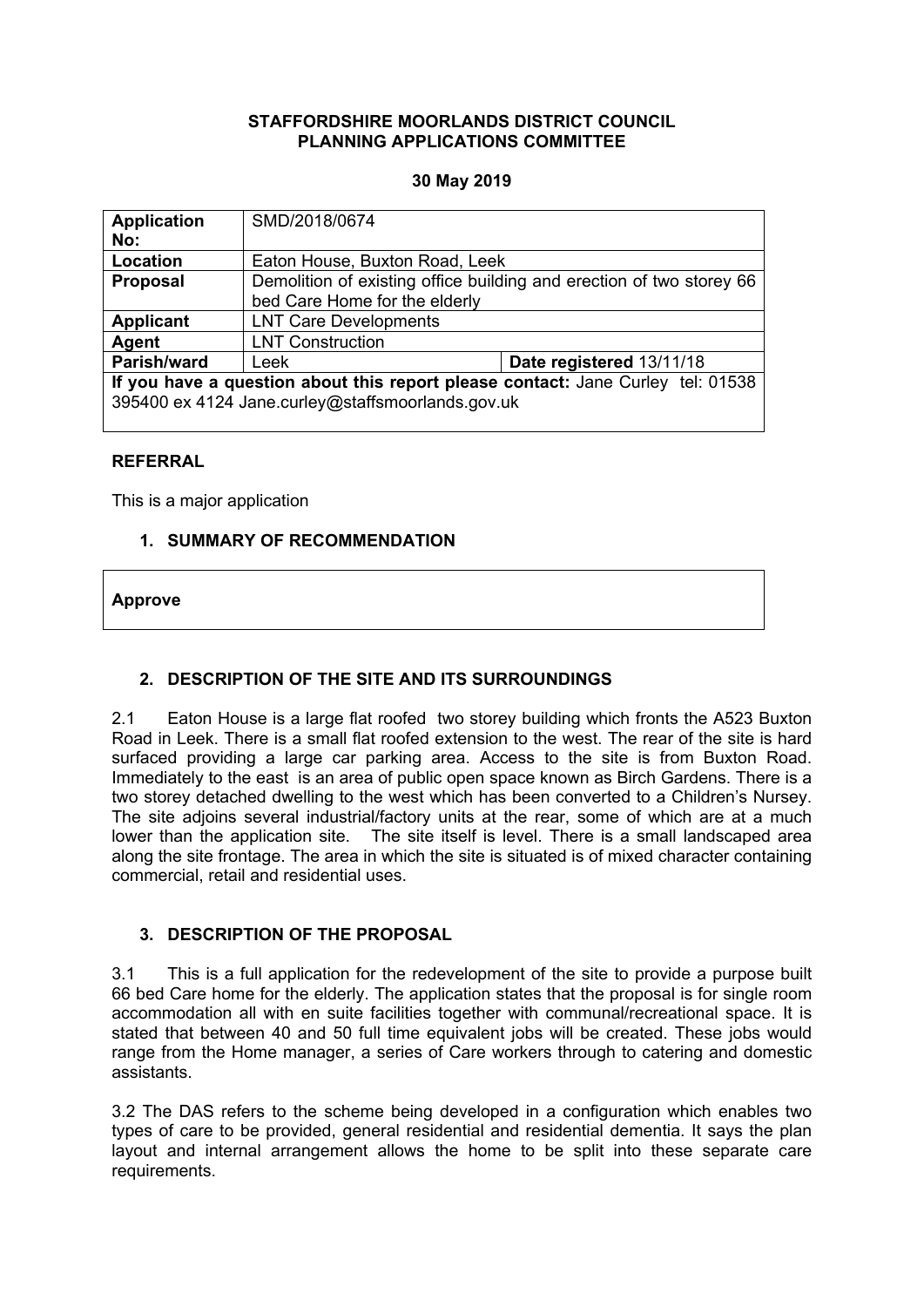3.3 Plans show a single building arranged in an H format with the principle elevations aligning north – south i.e. so the building has good frontage to Buxton Road. The four corridors on each floor converge on a central hub area which contains the communal/recreational features such as the lounge/dining rooms, cinema, assisted bathrooms, clinic room, salon, hoist stores, shop and reception. The layout is virtually mirrored at first floor. On the ground floor one of the rear wings is dedicated to 'service' facilities – the kitchens, laundry, plant rooms, sluice store and offices. The plans show 27 en suite bedrooms on the ground floor and 39 at first floor.

3.4 Externally two garden courtyards are shown with all ground floor rooms having direct access to this. There is also a strip of landscaping along the frontage set behind railings. This area will be slightly deeper than the existing because the new building is set back further into the site. Clearance from the boundary ranges from 4.5m to 8m compared to the existing of 3m to 6m (10m for a very short length). Again all rooms fronting this space have direct access to it. To the east adjacent to Birch Gardens the proposed building is set further in than the existing giving 3-4m extra clearance along this boundary. 20 car parking spaces are shown at the rear of the site together with space for an ambulance and deliveries, cycle store and a refuse area.

3.5 The application was accompanied by a Planning Statement, Design and Access Statement, Preliminary Geo-environmental Appraisal, Transport Statement/Travel Plan and Sustainability Energy Statement.

## **Amendments during the processing of the application**

- 1. During the processing of the application the following addition Reports were provided; a Flood Risk Assessment and Employment Appraisal, Acoustic report and further marketing information. These documents were made available on the web site and relevant consultees consulted.
- 2. Amended plans, Site Plan (ST13 6EQ-A-03B) and Elevation Plans (ST13 6EQ-A-05B) were submitted to address design issues raised by the Case Officer. Further publicity was carried out on receipt of these.

## **4. RELEVANT PLANNING HISTORY**

**SMD/2009/1165** Construction of Class A1 supermarket and petrol filling station, B1/D1 office floorspace and D1 After School Club, associated car parking and servicing arrangements. Refused

**SMD/2004/0844 –** Conversion of part of first floor to a mental health child and adolescent clinic - Approved

**SMD/2001/1162** – Change of use from B1 offices to D2 gymnasium/leisure with ancillary café – Approved

# **5. PLANNING POLICIES RELEVANT TO THE DECISION**

5.1 The Development Plan comprises of:

- Saved Local Plan Proposals Map / Settlement Boundaries (adopted 1998).
- Core Strategy Development Plan Document (adopted March 2014)

## Staffordshire Moorlands Local Plan (1998)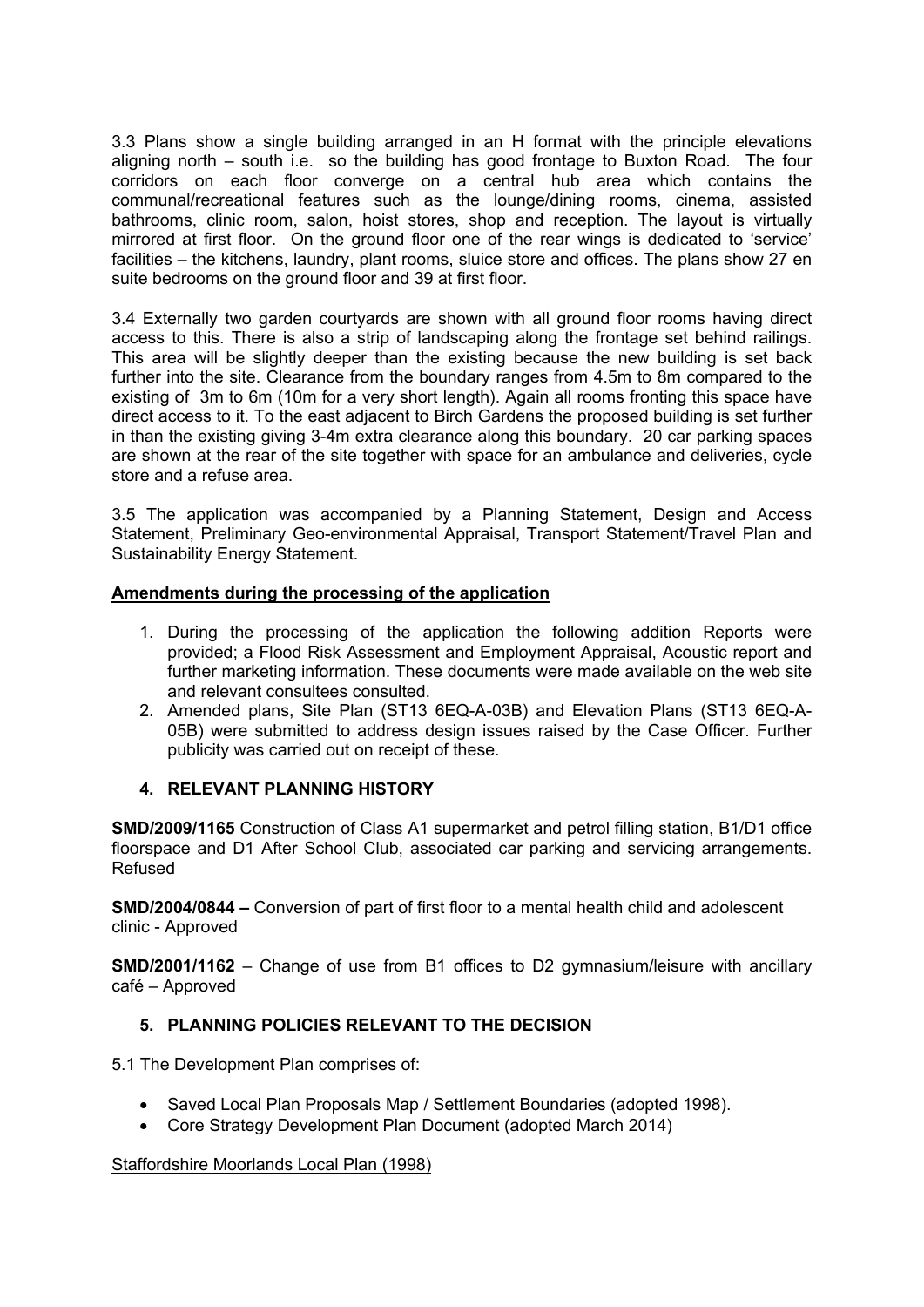5.2 Development boundaries within the 1998 Adopted Local Plan are still in force until such time as they are reviewed and adopted through the site allocations process. Following consultation last year a Preferred Options Site Allocation DPD is currently out for consultation.

## Adopted Staffordshire Moorlands Core Strategy DPD (26th March 2014)

5.3 The following Core Strategy policies are relevant to the application:-

- **SS1 Development Principles**
- **SS1a Presumption in Favour of Sustainable Development**
- **SD1 Sustainable Use of Resources**<br>SD3 Carbon-saving Measures in De
- SD3 Carbon-saving Measures in Development
- **SD4 Pollution and Flood Risk**
- SS6C Rural area strategy
- DC1 Design Considerations
- **DC2** Heritage
- C1 Creating Sustainable Communities
- NE1 Biodiversity and Geological Resources
- **T1 Development and Sustainable Transport**
- **T2 Other Sustainable Transport Measures**

### Local Plan process

5.4 The Council agreed to publish the Local Plan Submission Version for representations in February 2018. At this point, the Council agreed that the Local Plan was "sound". Formal representations were then invited from residents, businesses and other stakeholders to provide them with the opportunity to support or challenge the soundness or legal compliance of the Local Plan. This stage in the process followed three previous public consultations since 2015 which had informed the preparation of the Local Plan alongside a comprehensive evidence base.

5.5 In June 2018, the Council subsequently agreed to submit the Local Plan Submission Version to the Secretary of State for examination. An examination in public was held in November 2018 in order to determine whether the Local Plan is sound and legally compliant. Subject to the findings of the appointed inspector, the Local Plan is expected to be adopted later this year. At this point, it will supersede the adopted Core Strategy and become part of the statutory development plan for the District.

5.6 In this context, the Council's position on the weight to be given to the policies contained in the Local Plan Submission Version in terms of the three criteria set out in Paragraph 48 of the NPPF is as follows:

- The stage of preparation the Local Plan is now at an advanced stage of preparation as the Council has submitted the plan and the examination in public has now taken place
- The extent to which there are unresolved objections to relevant policies this varies depending on the policy in question. The Officer Comments section of this report identifies the level of outstanding objections to each policy and recommends the amount of weight to be given to them at this stage in the process
- The degree of consistency of policies with the NPPF given that the Council has submitted a Local Plan that it considers to be sound, all policies are deemed to be consistent with the NPPF.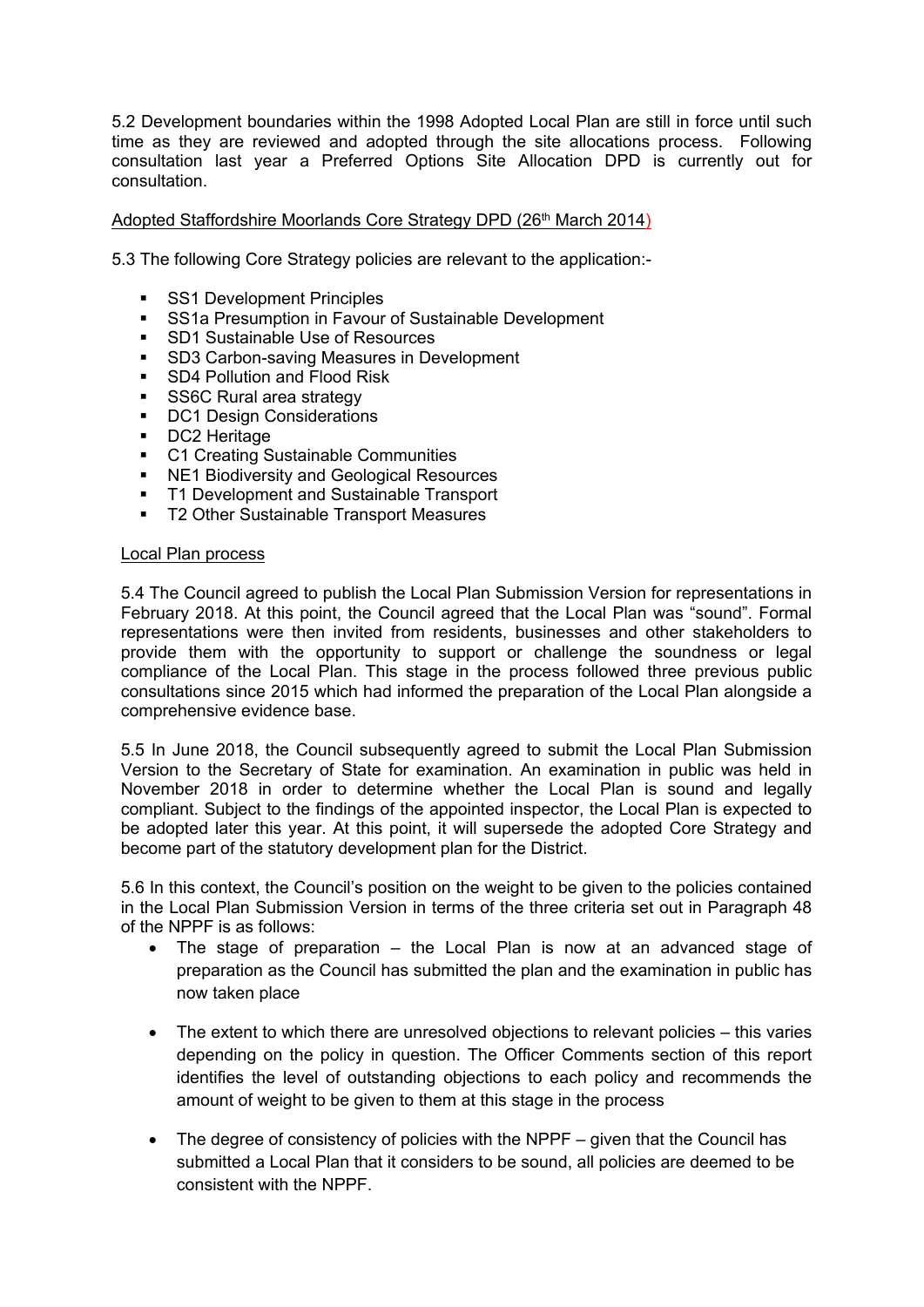## Emerging Policies

The following policies are considered to be relevant to this application:

Policy SS1 Development Principles Policy 1a Presumption in favour of sustainable development Policy SS2 Settlement hierarchy Policy SS5 Leek Area Strategy Policy H1 New Housing Development SS2 Settlement Hierarchy SD 1 Sustainable use of resources SD 4 Pollution and water quality SD 5 Flood Risk H1 New Housing Development DC1 Design Considerations C1 Creating sustainable communities C2 Sport, recreation and open space NE 1 Biodiversity NE 2 Trees, woodland and hedgerows T1 Development and sustainable transport National Planning Policy NPPF

National Planning Policy Guidance

## **6. CONSULTATIONS CARRIED OUT**

Press Notice expiry date: 19th December 2018 Site Notice expiry date: 20<sup>th</sup> December 2018

Local residents have been notified by letter. Two letters of representation received raising the following issues:-

1. Concern about dust during construction and potential damage to stock and disruption to business. Asks if a large screen can be erected between the two sites during construction

2. Concern about conflict of introducing a residential use on the site and potential noise complaints. Rooms will be within 6m of the boundary of the industrial site at the rear

3. Twenty spaces for a 66 bed care home seems insufficient and will lead to staff and visitors parking on the surrounding streets

4. The distance between Eaton House and the commercial building at Prince Street Business Park is more than 40m. Car parking may be better at the rear to provide a buffer from the Business Park.

## **Town Council**

None received

## **Regeneration Officer**

Does not consider the marketing to be sufficiently robust to determine that there is no demand for freehold office use at this location and therefore does not support the proposal until such time as this has been appropriately tested.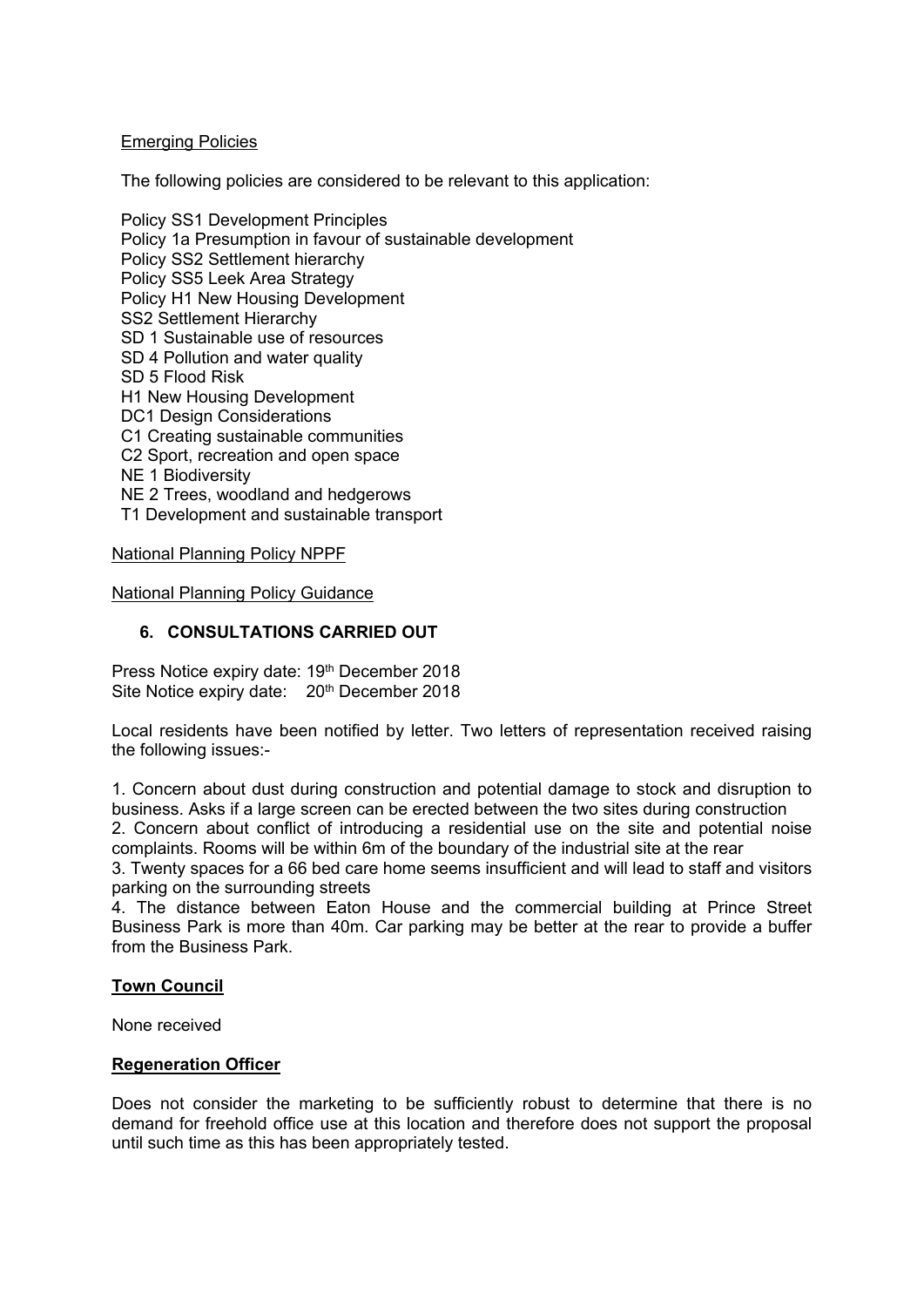## **Operations Manager -Waste**

Advises that development would need space for the following number of bins:

General refuse between 8-10 x 1100 litre bins (capacity of 140-180 litre per flat)

Recycling 8 x 1100 or 7 x 1280 litre bins (capacity of 140 litres per flat)

The refuse vehicle would need to get close to the bin store and have room to turn around.

## **Environmental Health Officer**

Initially objected to the application on grounds that the impacts from existing noise sources had not been considered. A Noise assessment was subsequently submitted. Having considered this raises no objection subject to conditions

## **Ecology Officer**

No objection subject to condition to secure biodiversity enhancement

## **Project Officer – open spaces**

Advises that the current Public Open Space SPG and council Policy, does not seek any play or playing pitch contributions from applications for elderly person dwellings / apartments or flats.

## **Local Highway Authority**

No objection subject to conditions and a Section 106 Agreement to secure the monitoring fee for the Travel Plan of £6895

## **Local Lead Flood Authority**

Initially objected to the proposal. On receipt of a revised FRA and Drainage Strategy moved to a position of No objection subject to condition

## **Severn Trent Water**

No objection subject to drainage condition

## **7. OFFICER COMMENT AND PLANNING BALANCE**

7.1 As with all applications, the LPA is required to determine this application in accordance with the Development plan, unless there are material circumstances which indicate otherwise and in determining these applications, it shall have regard to the provisions of the Development Plan, in so far as material to the application and to any other material considerations.

7.2 Core Strategy Policy SS1a establishes a 'Presumption in Favour of Sustainable Development' in line with the National Planning Policy (herein referred to as the NPPF) where: (1) planning applications that accord with policies within the Core Strategy will be approved without delay and (2) where there are no relevant policies or they are out of date, the Council will grant planning permission unless material considerations indicate otherwise considering:-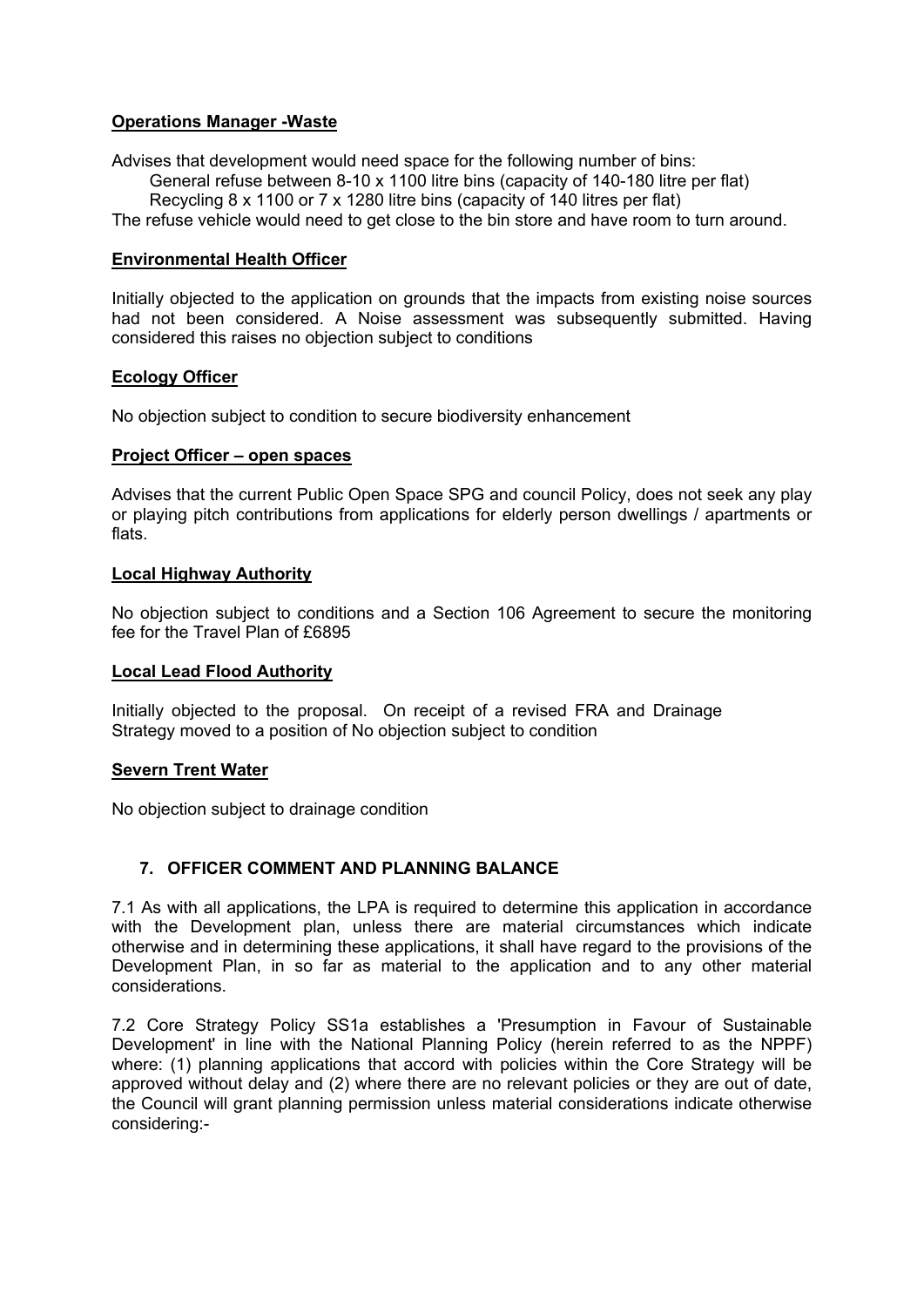- I. Any adverse impacts of granting permission would significantly and demonstrably outweigh the benefits, when assessed against the policies in the NPPF taken as a whole, or,
- II. Specific policies in within the NPPF indicate that development should be restricted

7.3 This site lies within the Development boundary of Leek. It is a brownfield site in a sustainable location, close to the town centre, a bus route, services and facilities.

7.4 The site is an existing employment site. Policy E2 seeks to protect existing employment sites. It says that redevelopment for housing, retail or other non-employment uses will not be permitted unless it can be demonstrated that the site is no longer suitable and viable for continued employment use or where redevelopment achieves substantial planning benefits which outweigh the loss of employment use. Where redevelopment is proposed preference will be given to mixed use redevelopment scheme that retains an element of employment provision. This is the first matter to address in terms of judging whether the principle of development is acceptable.

7.5 The proposal is for a Care home. It provides en-suite bedrooms for residents but otherwise the facilities are communal. It is a C2 Use (Residential Institution) rather than C3 (Housing). Furthermore because it offers care to those who can no longer live independently, staffing levels are relatively high. Latest figures from the applicant suggest up to 58 FTE staff could be employed. In respect of Policy E2 therefore this is not a '..*housing, retail or other non-employment uses*…' and whilst not a use within B1, B2 or B8, it would retain '..*an element of employment provision*..' another requirement of E2 where redevelopment is proposed.

7.6 The Regeneration Officer has been critical of the marketing carried out and whether the loss of the site as an employment site is justified. She points to the lack of exposure to the market, lack of a paper brochure, failure to sign up to the Council's Employment and Skills Charter, failure to make freehold availability clear and concern that the marketing focuses on redevelopment rather than potential commercial use.

7.7 The applicants responded to these points and provided an Employment Appraisal. The key points made are as follows:-

- Although residential in nature this is a commercial development providing employment provision of 40-50 jobs
- Mounsey Chartered Surveyors appointed in July 2015 to market first floor space in the building on a leasehold basis.
- In March 2018 Your Housing vacated the entirety of the ground floor. At this time Mounsey's were instructed to market both the leasehold and freehold of the entire building. A marketing campaign was effected which included a banner has been affixed to the railings at the front of the building, website and third party marketing websites.
- Only 2 enquiries have been generated from the marketing undertaken in relation to the freehold, one of which was the applicant.
- In relation to leasehold interest, these have been limited with the only proposal received from a D2 user who required 6 500 sq ft. This proposal involved significant investment from the landlord which the covenant did not justify.
- The Appraisal also points to the substantial planning benefits that the proposal would deliver including a new local community care and support service, regeneration of the site, inward investment to Leek, 40 -50 new jobs, help meet growing need/demand for this specialised accommodation for the elderly to compliment other provision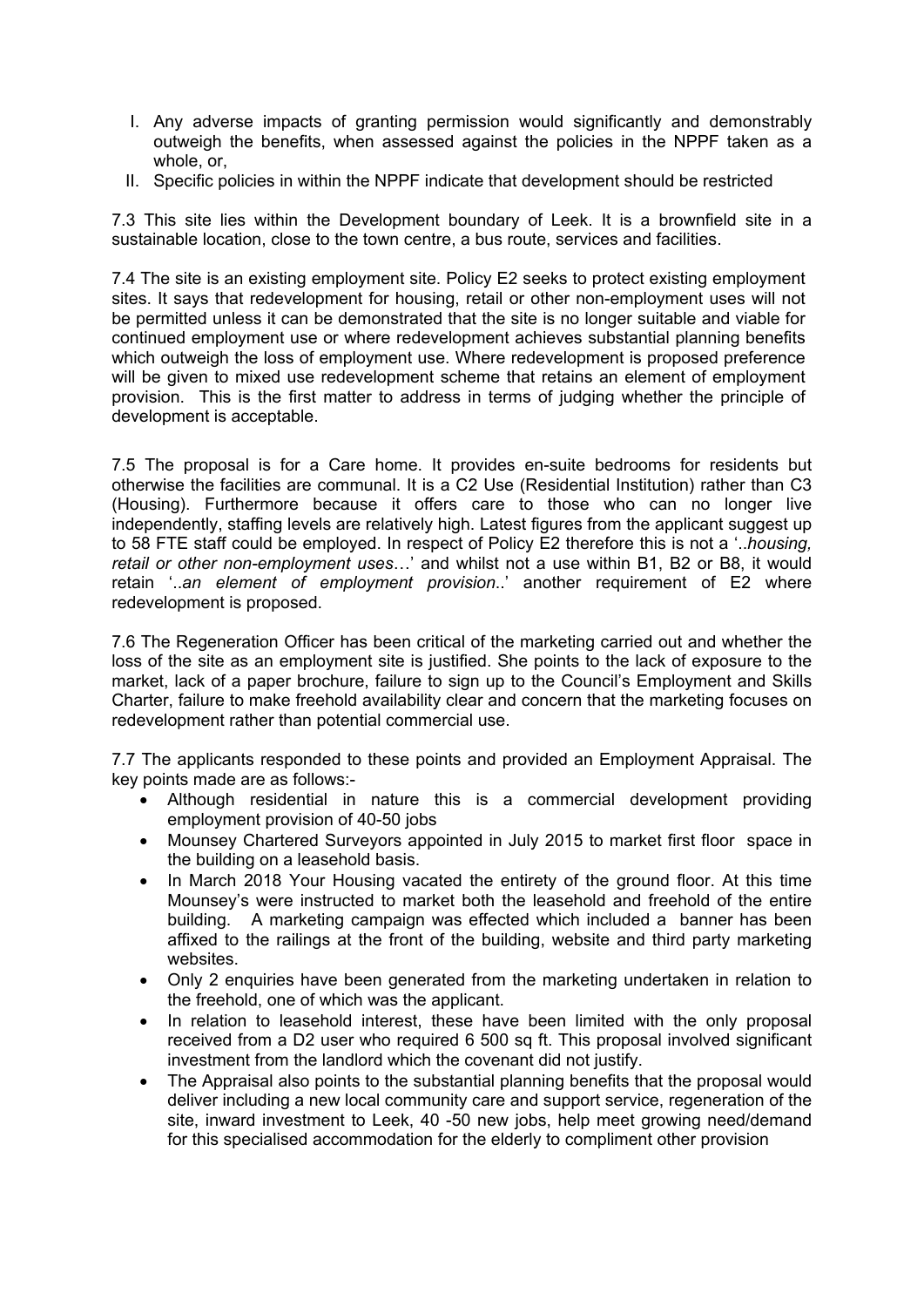7.8 The loss of this site for B1 use is perhaps regrettable but in terms of Policy E2 it is not considered that the Regeneration Officer's comments are fatal to the scheme because as noted above the proposal is not for housing development, it is for a C2 Care Home which by its nature includes a significant element of employment provision. In that respect it is not a non –employment use in terms of the policy albeit that the policy does refer to B1, B2 and B8 uses. Furthermore the revised NPPF of 2018 dedicates a whole chapter to making effective use of land. It says that planning decisions should promote an effective use of land in meeting the needs for homes *and other uses (*our emphasis) and that substantial weight should be given to the value of using suitable brownfield land within settlements for homes *and other identified needs* (our emphasis). It goes on to say at para 121 that LPA's should also take a positive approach to applications for alternative uses of land which is currently developed but not allocated in a plan, where this would help to meet identifed development needs. As discussed in the Planning balance section below the updated Strategic Housing Market Assessment (2017) identifies a growing need for accommodation for elderly persons in the District to which the proposal would make an important contribution.

7.9 It is for these reasons the conclusion is that although the marketing campaign is not as robust as would normally be expected were this for a housing, retail or non emplyment use, this is a C2 Use with an element of employemnt associated with it. The site has been made available to the market. It will meet an identified need for elderly person's accommodation. For these reasons it is considered that in this particular case the proposal does accord with Policy E2 and the NPPF. The principle of development is therefore acceptable.

### Access

7.10 Plans show an intention to continue to use the existing access into the site from Buxton Road leading to car parking to the rear where 20 spaces are provided. Provision is also made for ambulance parking and a turning/parking area for deliveries. A Transport Statement and Travel Plan are provided with the application which provide, amongst other matters, a full explanation as to how the relatively low level of parking is arrived at.

7.11 The Local Highway Authority has considered the application. They comment that whilst car parking levels appear low this is a care home with residents unlikely to have their own vehicle. The site is off the A523 which is controlled by double yellow lines and it is close to the town centre, bus stops and a public car park. Furthermore a Travel Plan is proposed to reduce car dependency and encourage other modes of travel. Weighing all these factors together the LHA raise no objection to the application subject to conditions to secure the parking before use, reduce the over wide access and reinstate redundant parts of the existing site access, implementation of the Travel Plan and submission and approval of a Construction Method Statement. In addition a monitoring fee of £6895 is required for the ongoing review of the Travel Plan. This needs to secured as usual within a Section 106 Legal agreement. With conditions in place and a Section 106 Agreement there is compliance with Policies DC1, T1 and T2 and the NPPF.

## Design

7.12 This is a large building with a greater site coverage than the existing building. It is two storeys in height with predominantly gables roofs albeit that there are some hipped elements to the rear. The main elevations are relieved by a series of gables projections. As described above it has an H shaped footprint. North and South elevations (including Buxton Road) show eaves height of approximately 5 m with ridge at 8.5 m. The west and east elevations have large areas of glazing to the central lounge dining areas.

7.13 The initial submission was not considered to be acceptable in design terms primarily due to the siting of the building, the location of the car parking and the overall 'horizontal'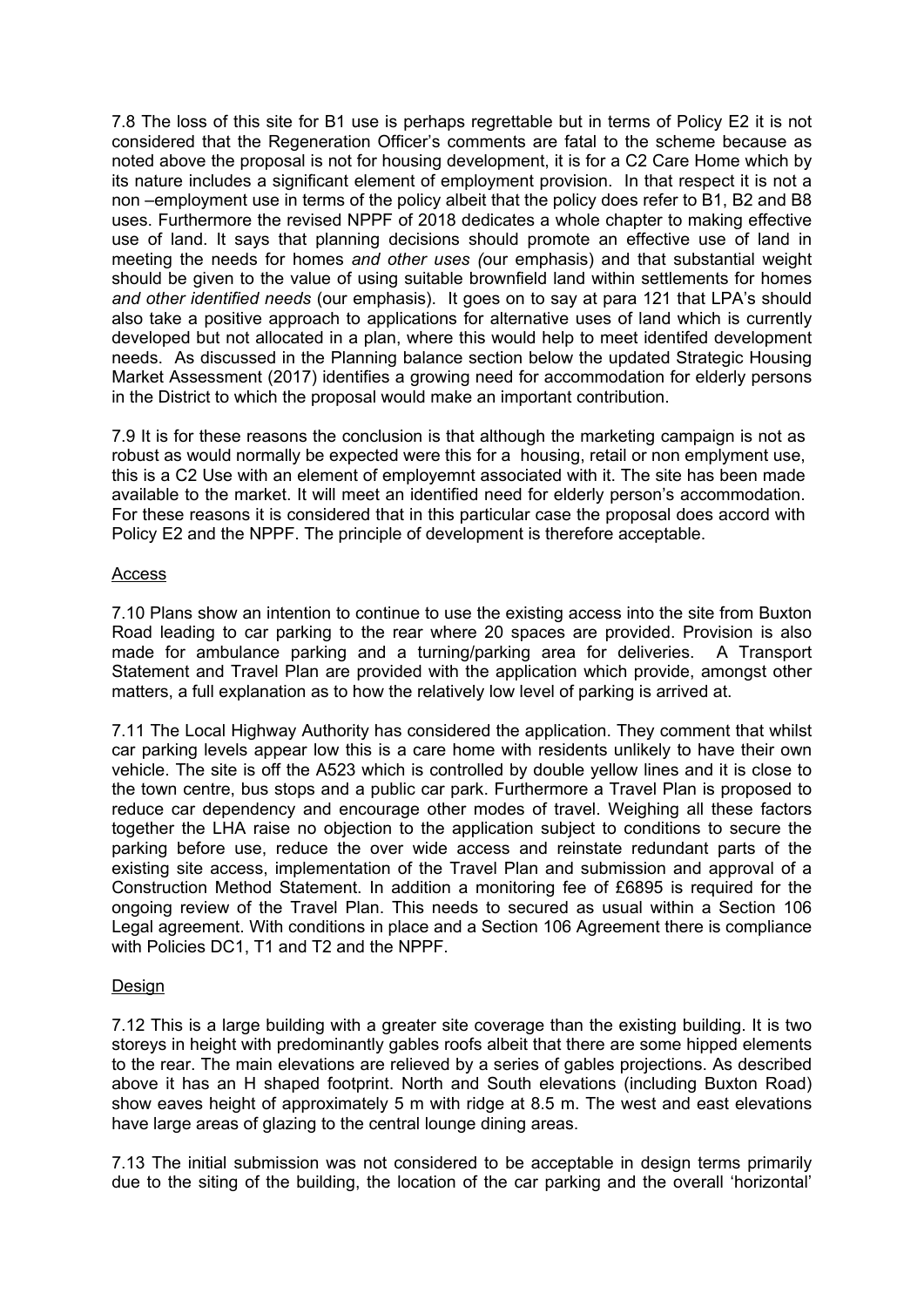appearance, particularly of the Buxton Road frontage. Negotiations have taken place with the applicant and a number of design changes have been secured as a result of these including;-

- The building has been brought forward so that it is now positioned at the front of the site providing a stronger presence, definition and enclosure to Buxton Road and a more attractive street scene.
- The car park has been relocated to the rear of the site, out of public view.
- The area between the building and Buxton Road is now shown as a landscaped area enclosed by railings.
- The rendered panel running the length of the building at first floor has been removed and replaced with brick to reduce the 'horizontal' emphasis of the appearance
- The end projections on the Buxton Road elevation have been changed from hips to gables not only to 'book end' the building but to provide greater verticality.
- The main roof line on Buxton Road frontage has been extended to finish in side gables.
- Stone cills and heads have been added to windows and doors
- Blind windows added to the side gables where the building turns the corner to add interest

7.14 The applicant was asked to express the side gable simply by setting the front projection in slightly (one or half a brick). The applicant is not prepared to do this. She feels it will result in a '*complicated arrangement around the roof and guttering of the gable'*. She goes on to say that as a result of the change to a gable roof here there is now a requirement to install a down pipe on this elevation. She suggests that this could help to create the necessary break. This side gable is wide at 14m. However the closest section to Buxton Road, and thus most visible does now contain dummy windows (see above) and together with the smaller central projecting gable will help to break up this section. The applicant was also asked to reduce the size of the central windows on the front (Buxton Road) elevation to provide a greater solid to void ratio. The applicant has commented that at ground floor only the side lights provide ventilation and reducing the aperture would mean that the side light opening windows could not be achieved at ground floor.

7.15 The applicant explained during discussions that as this is a care home the aim is to try and create a building that is 'homely' internally and externally. It was explained that the building design has been generated over years of discussions with the users of the buildings to create an internal layout that works efficiently for the staff and has a cosy non institutional feel for the residents. The external scale and appearance of this building is hoping to reflect a terrace of houses rather than a large monolithic building and with the use of appropriate landscaping, a building that has a more residential feel.

7.16 Whilst there are some small misgivings with the design as described above overall Officers consider that an appropriate compromise has now been reached on the design and that the scale, layout and appearance is acceptable. As always materials and boundary treatment will be critical to its success. A good quality red brick and slate or Staffordshire blue clay tile roof will be sought. Suitable conditions are recommended to secure this.

#### Drainage and Floor Risk

.

7.17 The application was not supported by a Drainage Strategy/Flood Risk Assessment which led to a recommendation of refusal from the Local Lead Flood Authority (LLFA). A Flood Risk Assessment was subsequently provided. This recommends amongst other matters keeping floor levels no lower than the existing building and the provision of on site surface water attenuation.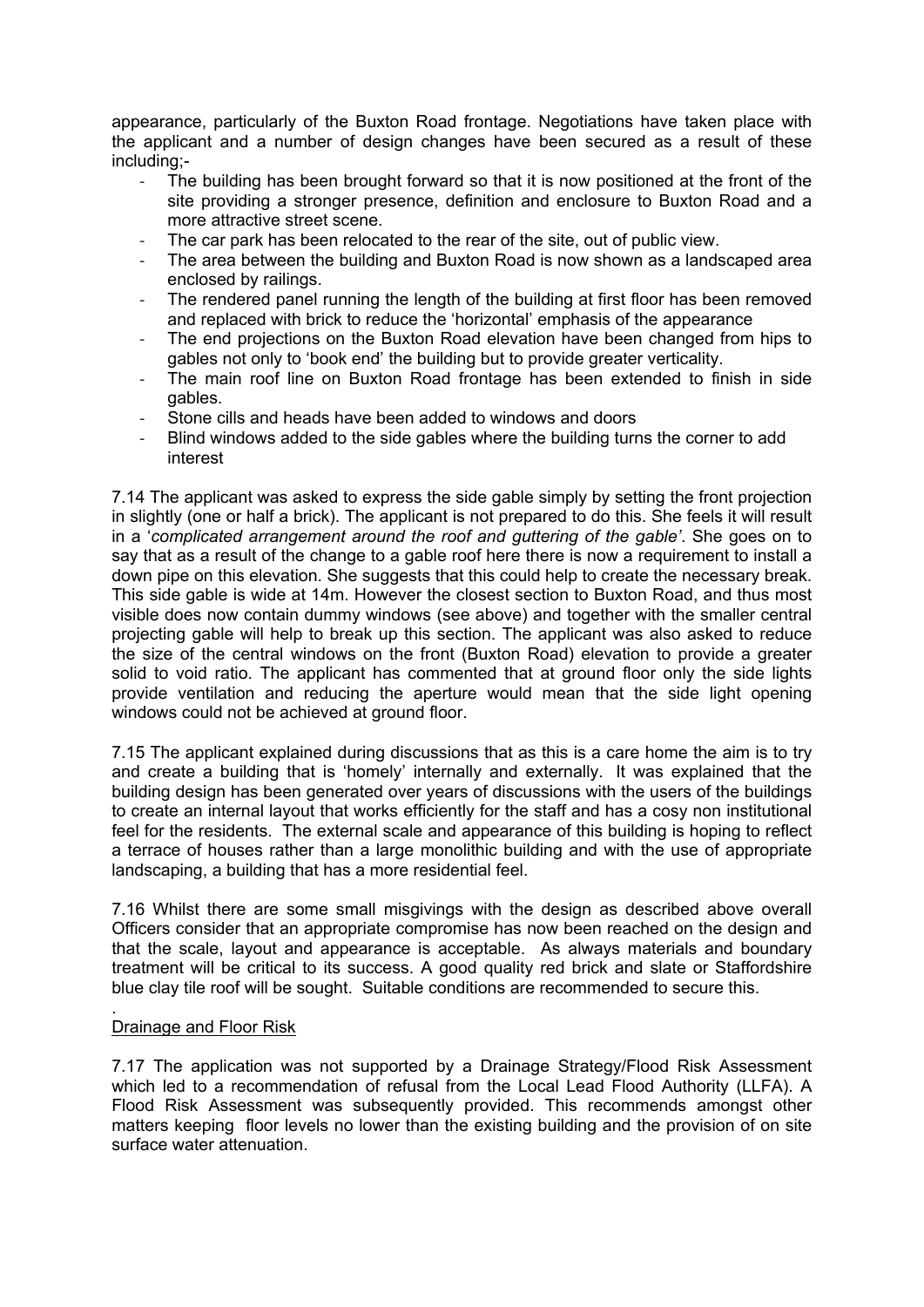7.18 The LLFA has reviewed the revised documents and have now lifted its objection subject to the imposition of a condition to ensure that the mitigation measures set out in the FRA are delivered. With this in place there is compliance with Policy SD 4 and the NPPF.

### Impact on trees

7.19 There is no Tree survey/Arboricultural Impact Assessment Report with the application, although existing trees on- and off-site are picked up on the basic Topographical survey and transposed onto the proposed site layout plan, shown to be retained or removed as applicable.

7.20 The proposal would result in the loss of a mature Birch situated within the site just to the north of the existing building. The Trees and Woodland Officer comments that whilst this Birch tree appears to be in good condition, it is adjacent to the top of a retaining wall, has a potentially weak main union between its two co-dominant stems and is not individually of prominent public amenity value due to screening by the existing building and by further mature trees in the adjacent Birch Gardens public open space/pocket park. No objection is raised to this.

7.21 Notwithstanding the lack of an Arboricultural Assessment the Trees and Woodland Officer estimates that the proposed new building footprint would be outside the Root Protection Areas of the mature Beech trees within Birch Gardens along the eastern boundary of the application site; additionally where this proximity would be closest (the north-eastern wing) there are intervening existing hard-surfaced areas, abrupt changes in ground level and retaining walls, further reducing the prospect of extensive/significant root development in this area which would be affected by the proposed scheme.. He also comments that the south-east wing of the new building is set back further from the Birch Gardens side boundary than the existing building, allowing comfortable clearance from both Root Protection Area and crown spread to the mature Beech

7.22 In respect of the 3 mature Beech trees in a group approximately half-way along the side boundary of Birch Gardens the Officer comments that all have quite substantial crown overhang into the application site, to the extent that some lower/mid-crown reduction would be required to physically accommodate the building. While in theory this would be better avoided by increasing building clearance from the side boundary (by some 5m or so) in practice such pruning could be achieved without detriment to amenity and condition of the trees. Arguably he says that for the northern-most of the three in particular, such crown reduction would be beneficial in that the tree leans slightly towards/over the application site with imbalanced crown growth and weight bias in this direction too. It is also noted that in the Revised site plan these 3 trees no longer directly overshadow the eastern courtyard garden to the same extent, now being more alongside the end elevation of the north-east wing which has windows/doors serving only stairwells and end of corridors rather than habitable accommodation.

7.23 For all the above reasons the Trees and Woodland Officer raises no objection subject to conditions. An indicative only landscape treatment of the site is provided. As the Tree Officer notes there is limited physical opportunity within the site for major new structural landscaping, but nevertheless scope to provide attractive courtyard gardens for residents/staff and to provide a landscaped setting for what will be a significant new development on a prominent route into/out of the town centre. This can be conditioned.

## **Biodiversity**

7.24 A Bat survey was submitted during the processing of the application. This shows that the existing building has negligible potential for bats. However it confirms that the new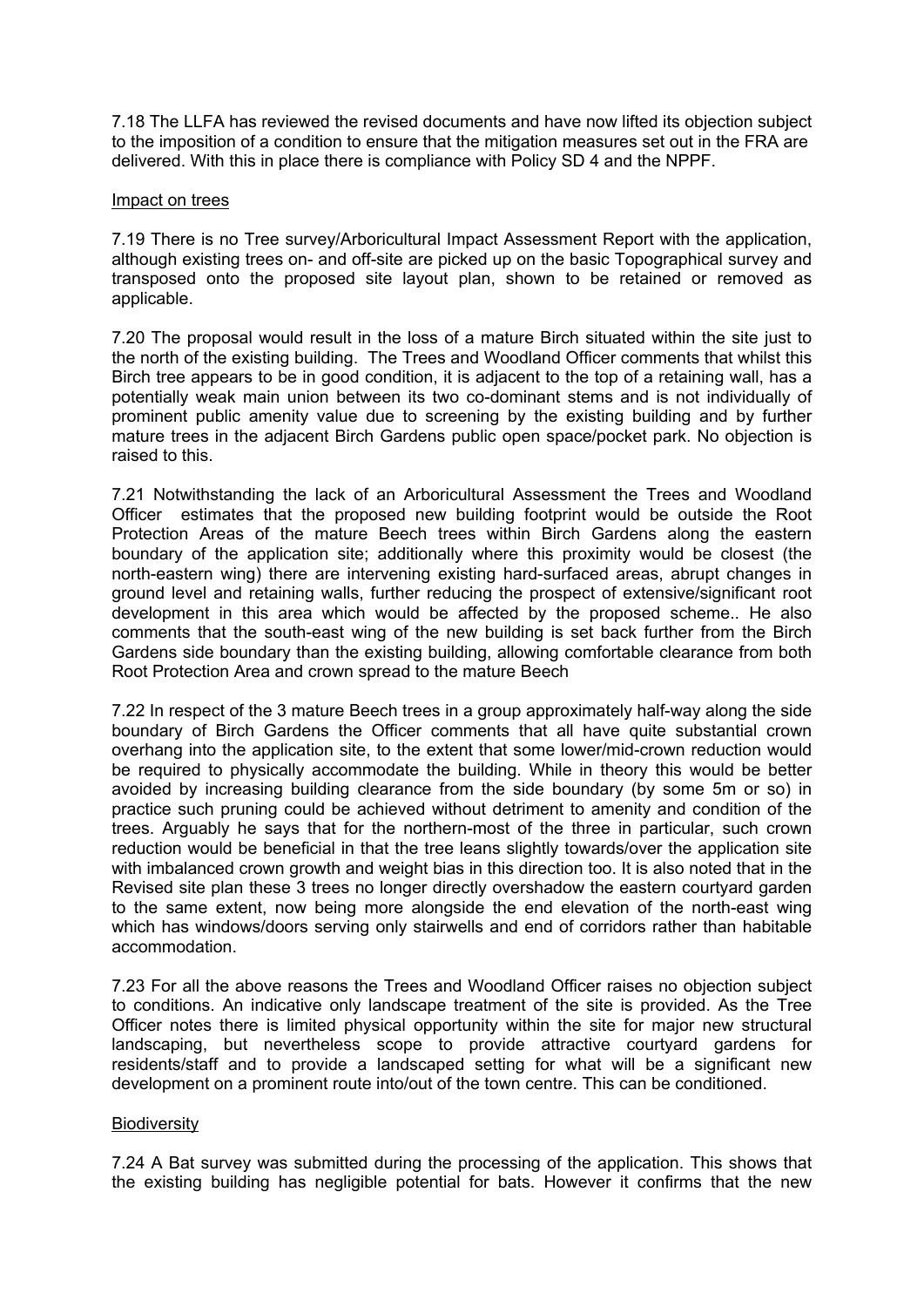building offers possibilities for creating nesting sites for swifts and artificial bat roosts, particularly in the eastern elevation which is adjacent to Birch Gardens. It recommends care with lighting on this side of the site also.

7.25 The Ecology Officer accepts the conclusions of the report. He notes reference in the Planning Statement at paragraph 4.24 to the application contributing to a net gain in biodiversity with 'increased landscaping and habitat provision'. He recommends an Ecological Design Strategy to reflect these aims and secure the provision.

7.26 With a condition in place to secure the ECS and an external lighting scheme, there is compliance with Policy NE1 and the NPPF which requires all development to secure a net gain in biodiversity.

### Amenity (including noise, contamination, pollution)

7.27 There is an existing Day Nursery immediately to the west of the site fronting Buxton Road. It is separated from the proposed new building by the access road leading to the car park. This is similar to the existing situation albeit that the proposal is considered to result in a slight improvement in that the new building is set further from the common boundary. No particular issue is raised in terms of overlooking or neighbourliness.

7.28 A Noise assessment submitted during the processing of the application identifies noise levels from road traffic at the front to be significant and of potential amenity concern for future residents. As the proposal is for a care home and residents may spend a considerable amount of time in their rooms during the day, the assessment is based on bedrooms meeting daytime as well as night time noise levels. The report recommends use of appropriate glazing and ventilation systems to mitigate noise impact and achieve the desirable levels as set out in BS 8233:2014 Guidance on sound insulation and noise reduction for buildings. The Environmental Health Officer (EHO) recommends that these measures are installed as a minimum and that pre completion testing is required by condition to ensure compliance before occupation of the building.

7.29 In terms of contamination, a Preliminary Geo Environmental Appraisal was submitted in support of the application. The report concludes that the site may be subject to contamination from its former use as a silk mill and that this requires further investigation. The EHO advises that the contamination is unlikely to be of such magnitude to affect the viability of the development. As such it is reasonable to require by condition a further intrusive contaminated land risk assessment prior to any development (including demolition and site clearance) on the site to ensure safe development in line with the recommendations outlined in section 5.9 of the above report.

7.30 In terms of Air quality and to ensure no deterioration in this, a condition is recommended to secure some electric vehicle charging points to facilitate the use of low emission vehicles.

7.31 With conditions in place as discussed above the proposal is considered to comply with Polices SD 4 and the relevant part of T1 and the NPPF.

#### Conclusion & Planning Balance

7.32 The proposal complies with the Development plan. The NPPF is also a material consideration of weight. The revised publication dedicates a whole chapter to making effective use of land. It says that planning decisions should promote an effective use of land in meeting the needs for homes and other uses and that that substantial weight should be given to the value of using suitable brownfield land within settlements for homes and other identified needs. The Strategic Housing Market Assessment update 2017 confirms that the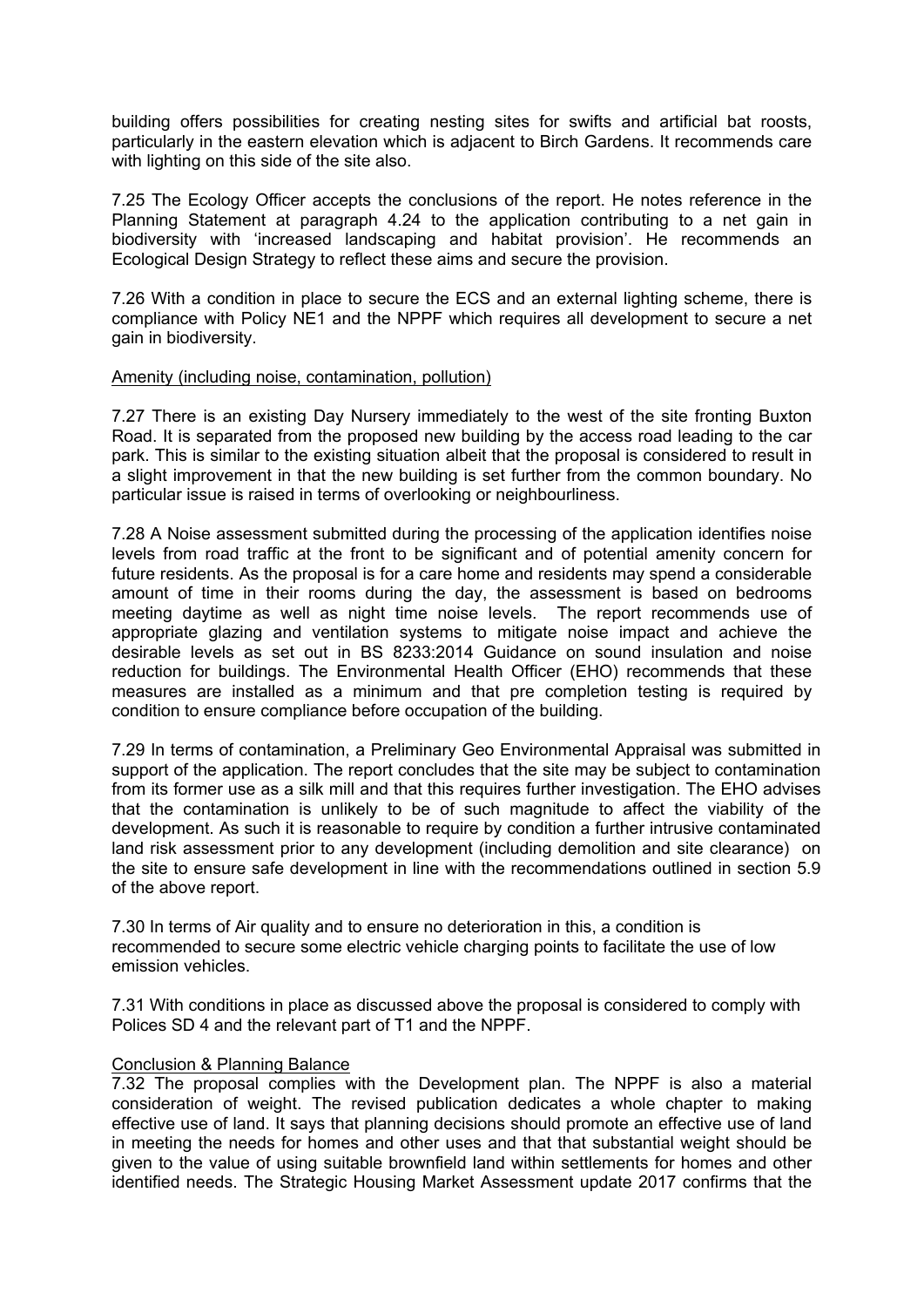District is expected to see an increase in the over 60 age group and a sharp increase in the over 70 age groups by 2031. This will mean that there will continue to be an increasing demand for specialist housing for older people. The proposal may also release other houses into the available stock. The model of care proposed in the application is a different offer to recent developments in Leek at Portland Mill and Daisy Haye for example. In this respect the proposal will help to widen the choice of accommodation/support required for elderly persons. Furthermore the application indicates that up to 58 jobs will be created. In this respect it is a quasi – employment use. The site is currently under used. Notwithstanding the Regeneration Officers concern about the marketing undertaken, for the reasons above it is considered that on balance it would be unreasonable to withhold permission for a scheme which is acceptable in all other respects, will regenerate a prominent site, will have significant economic and social benefits. Any potential environmental harm (to trees, protected species) can be mitigated as described above. It delivers sustainable development and a recommendation of approval is therefore made.

## **8. RECOMMENDATION**

**That planning permission be granted subject to the prior completion of a Section 106 Agreement to secure £6895 for the future monitoring of the Travel Plan and subject to the following conditions:-**

**1.The development hereby permitted shall be begun before the expiration of three years from the date of this permission.**

**Reason:- To comply with Section 91(1) of the Town and Country Planning Act 1990 (As Amended)**

**2.The development hereby permitted shall be carried out in accordance with the following approved plans: [INSERT]\***

**Reason:- For the avoidance of doubt and in the interests of proper planning, in accordance with the National Planning Policy Framework.**

## **Design/external appearance**

**3. Notwithstanding the submitted details no development above slab level shall commence until details of the following have been submitted to and approved in writing by the Local Planning Authority:**

- **External facing materials, including hard surfacing**
- **Window and door details**
- **Eaves / verge details**
- **Boundary details**

**Development shall thereafter be undertaken in accordance with the approved details.**

**Reason:- In the interests of the visual appearance of the development and the amenities of the area.**

**4**.**Notwithstanding any details shown on the approved plans, the windows and doors of the proposed development shall be set back a minimum of 50mm from the edge of the brickwork around the window opening, unless otherwise agreed in writing by the Local Planning Authority.** 

**Reason:- n the interests of the visual appearance of the development and the amenities of the area.**

### **Tree protection and landscaping**

**5.No trees, shrubs or hedgerows shall be removed other than those whose removal is directly required to accommodate the approved development, unless otherwise**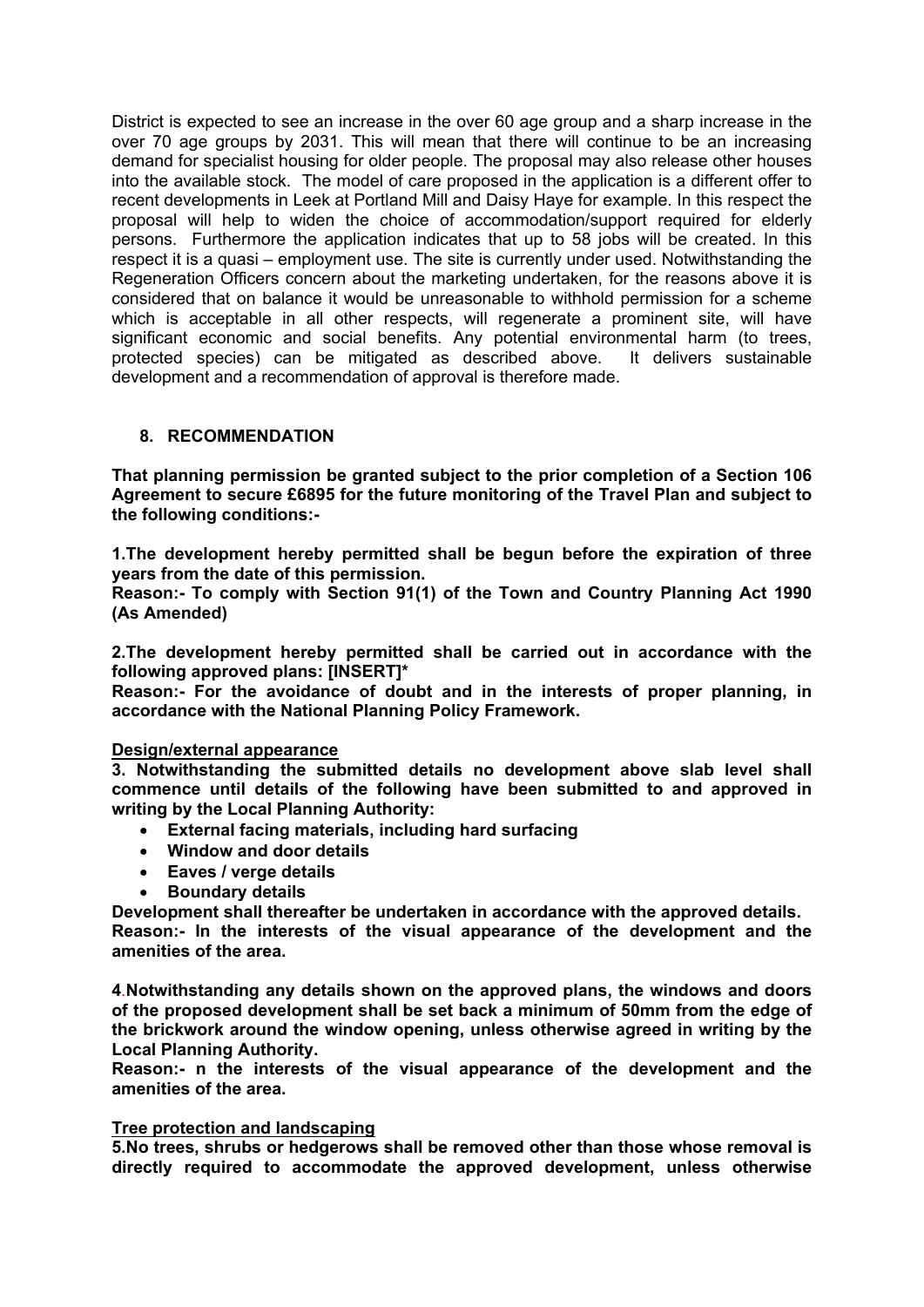**approved by the LPA. There shall be no removal of any trees, shrubs or hedgerows during the bird nesting season (nominally March to August inclusive), unless otherwise agreed by the LPA and in this case only following careful inspection by a competent person immediately prior to removal in order to establish that such trees, shrubs or hedgerow are not in active use by nesting wild birds.**

**Reason:- To protect existing trees and hedgerows which contribute to the character and appearance of the area**

**6.Any pruning of trees overhanging the application site from the adjacent Birch Gardens shall only be carried out in consultation with the local planning authority's arboricultural officer, with whom a specification of type and extent of work shall be first agreed in writing with the LPA prior to its implementation, and the work so agreed shall be carried out in accordance with British Standard 3998:2010** *Tree Work – Recommendations***.**

**Reason:- To protect existing trees and hedgerows which contribute to the character and appearance of the area**

**7.Before the commencement of development (including any demolition, site clearance, site stripping or site establishment) a Landscaping scheme shall be submitted to and approved in writing by the Local Planning Authority. Such a scheme shall include full details of all new trees, shrubs and other planting, giving specification for species, positions, planting sizes and numbers/densities of all new planting. The scheme shall be informed by an Ecological Design Strategy. The Landscaping scheme so approved shall be fully implemented before the end of the first available dormant season (November to February inclusive) following completion of the development hereby approved. The trees and shrubs planted in accordance with this landscaping scheme shall be properly maintained for a period of 5 years following planting. Any plants which within this period are damaged, become diseased, die, are removed or otherwise fail to establish shall be replaced during the next suitable season.**

**Reason:- To ensure an acceptable external finish in the interests of the character and appearance of the are and to enhance biodiversity**

#### **Biodiversity**

**8. Prior to first occupation of the development hereby permitted a scheme of external lighting shall be submitted to and approved in writing by the Local Planning Authority. The scheme shall be endorsed by a suitably qualified ecologist to demonstrate that it will have an acceptable impact on bats. The development shall be carried out in accordance with the approved scheme.**

**Reason:- In the interests of biodiversity and to protect the character and appearance of the area**

**9. No development including any demolition or site clearance shall take place until an Ecological Design Strategy (EDS) addressing enhancement for biodiversity via garden landscaping and provision for breeding birds, in particular swifts and bats has been submitted and approved in writing by the local authority.**

**The EDS shall include the following:**

**Purpose and conservation objectives for the proposed work.**

**Tree, shrub, hedge and wild flower planting plus establishment, focusing on native species that are attractive to pollinating insects.**

**Green infrastructure and climbing species supported by the walls of the building that will provides additional habitats.**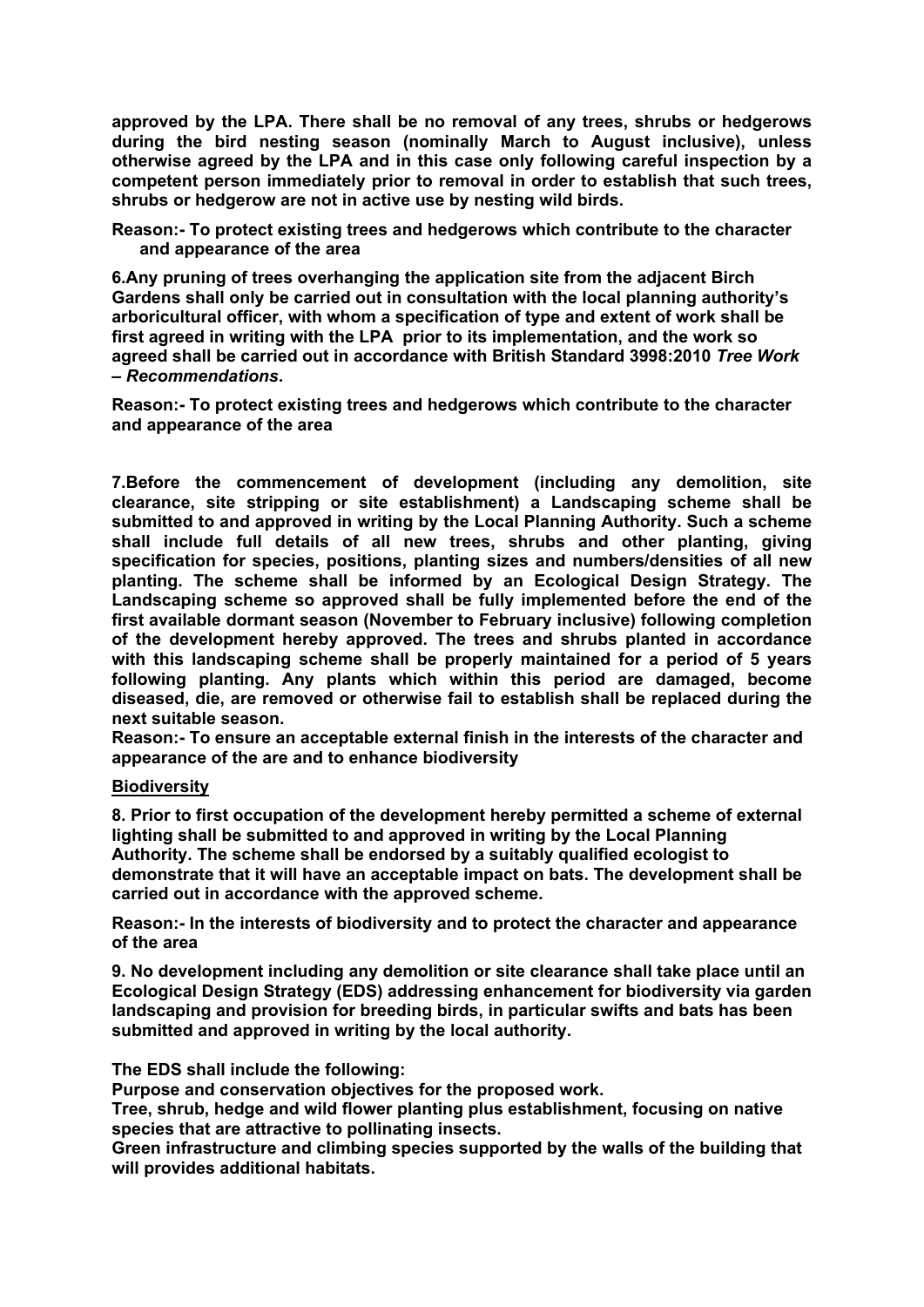**Detailed designs and methods to create a minimum of 15 nesting sites for swifts according to best practice.**

**A minimum of 10 artificial rooting sites for bats as integral structures within the fabric of the building.**

**The location of features on appropriate scale plans.**

**Timetable for creation of features.**

**Persons responsible for overseeing and installing features.**

**Details of initial aftercare and long term management (at least 10 years) for all features of the plan.**

**The EDS shall be implemented in accordance with the approved details and all features shall be retained in that manner thereafter. Reason:- In the interests of biodiversity enhancement**

#### **Residential care home only and no other used**

**10.The development hereby permitted shall be used for a residential nursing home and for no other purpose (including any other purpose in Class C2 of the Schedule to the Town and Country Planning (Use Classes) Order 1987 or in any provision equivalent to that Class in any statutory instrument revoking and re enacting that Order with or without modification**

**Reason:- In the interests of highway safety and residential amenity**

### **Drainage and Flood risk**

**11.The development permitted by this planning permission shall be carried out in accordance with the approved Flood Risk Assessment (FRA) and Drainage Strategy April 2019 / EHLS-BSP-ZZ-XX-RP-C-001-P2 19-0087/FRA-DS / BSP Consulting and the following mitigation measures detailed within the FRA:**

• **• Limiting the surface water run-off generated by the 100 year + 30% Climate Change critical storm so that it will not exceed 26.95 l/s and not increase the risk of flooding off-site.**

• **• Provision of adequately sized attenuation flood storage on the site to a 100 year + 30% Climate Change standard**

• **• Finished floor levels are set no lower than 197.02 AOD.**

**Reason:- To prevent flooding by ensuring the satisfactory storage of/disposal of surface water from the site. To prevent flooding elsewhere by ensuring that storage of flood water is provided. To reduce the risk of flooding from blockages to the existing culvert.**

### **Highways**

**12.The development hereby permitted shall not be brought into use until details of the reinstatement of that part of the existing site access with full height kerb, which shall include the access crossing between the site and carriageway edge made redundant as a consequence of the development, have been first submitted to and approved in writing by the local planning authority. That part of the existing site access made redundant as a consequence of the development hereby approved shall thereafter be reinstated as footway with full height kerb in accordance with the approved plans. Reason:- To comply with NPPF Paragraph 108; to comply with SMDC Core Strategy Policy DC1; in the interests of highway safety and to avoid a proliferation of over long dropped crossings**

**13. The submitted and hereby approved Travel Plan shall be implemented in accordance with the timetable set out in the plan unless otherwise agreed in writing**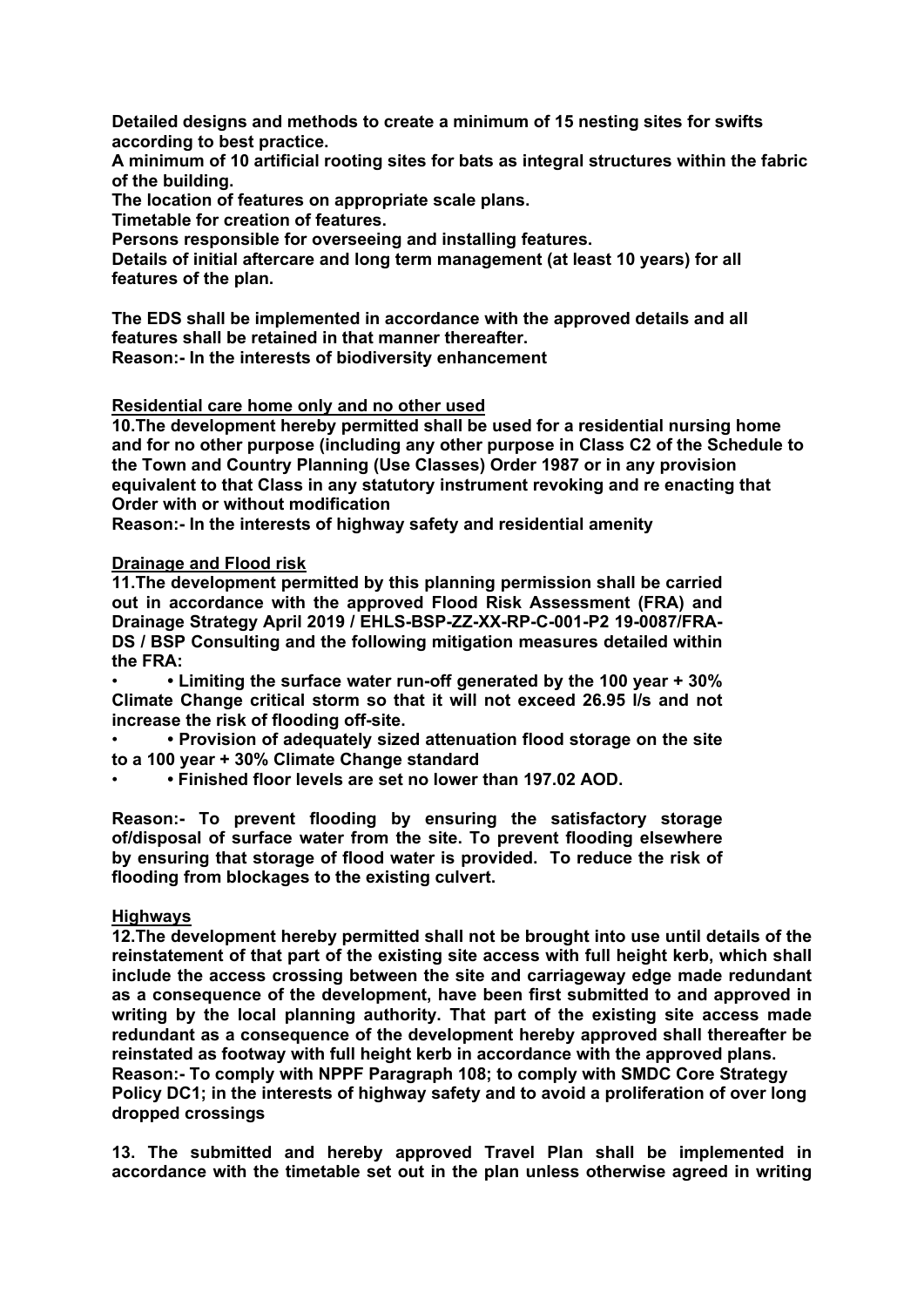**by the Local Planning Authority. Reports demonstrating progress in promoting sustainable transport measures shall be submitted annually on each anniversary of the date planning consent to the Local Planning Authority for approval for a period of 5 years from first occupation of the development permitted by this consent.**

**Reason:- To comply with NPPF Paragraph 108; to comply with SMDC Core Strategy Policy DC, T1 and T2; in the interests of highway safety and to encourage alternative modes of transport**

**14. The development hereby permitted shall not be brought into use until the access, parking, servicing and turning areas have been provided in accordance with the approved plans. The parking, turning and servicing areas shall thereafter be retained unobstructed as parking, turning and servicing areas for the life of the development. Reason:- To comply with NPPF Paragraph 108; to comply with SMDC Core Strategy Policy DC1; in the interests of highway safety**

**15. No development including demolition and site clearance shall take place until a Construction Method Statement has been submitted to and approved in writing by the Local Planning Authority. The approved Statement shall be adhered to throughout the construction period. The Statement shall provide for:**

**i) a site compound with associated temporary buildings:**

**ii) the parking of vehicles of site operatives and visitors;**

**iii) loading and unloading of plant and materials;**

**iv) storage of plant and materials used in constructing the development;**

**v) wheel wash facilities and details for ensuring that no mud, debris or deleterious material is deposited on the highway**

**Reason:- To comply with NPPF Paragraph 108; to comply with SMDC Core Strategy Policy DC1; in the interests of highway safety**

**Construction and demolition works: Environmental Method Statement**

**16. No development (including demolition and site clearance) hereby permitted shall take place until a Demolition and Construction and Environmental Method Statement has been submitted to and approved in writing by the Local Planning Authority, which shall include the following details:-**

- I. **the hours of work, which shall not exceed the following: Construction and associated deliveries to the site shall not take place outside 08:00 to 18:00 hours Mondays to Fridays, and 08:00 to 13:00 hours on Saturdays, nor at any time on Sundays or Bank Holiday;**
- II. **the arrangements for prior notification to the occupiers of potentially affected properties;**
- III. **the responsible person (e.g. site manager / office) who could be contacted in the event of complaint;**
- IV. **a scheme to minimise dust emissions arising from construction activities on the site. The scheme shall include details of all dust suppression measures and the methods to monitor emissions of dust arising from the development. The approved dust suppression measures shall be maintained in a fully functional condition for the duration of the construction phase;**
- V. **a scheme for recycling/disposal of waste resulting from the construction works; Any waste material associated with the demolition or construction shall not be burnt on site but shall be kept securely for removal to prevent escape into the environment.**
- VI. **the parking of vehicles of site operatives and visitors;the loading and**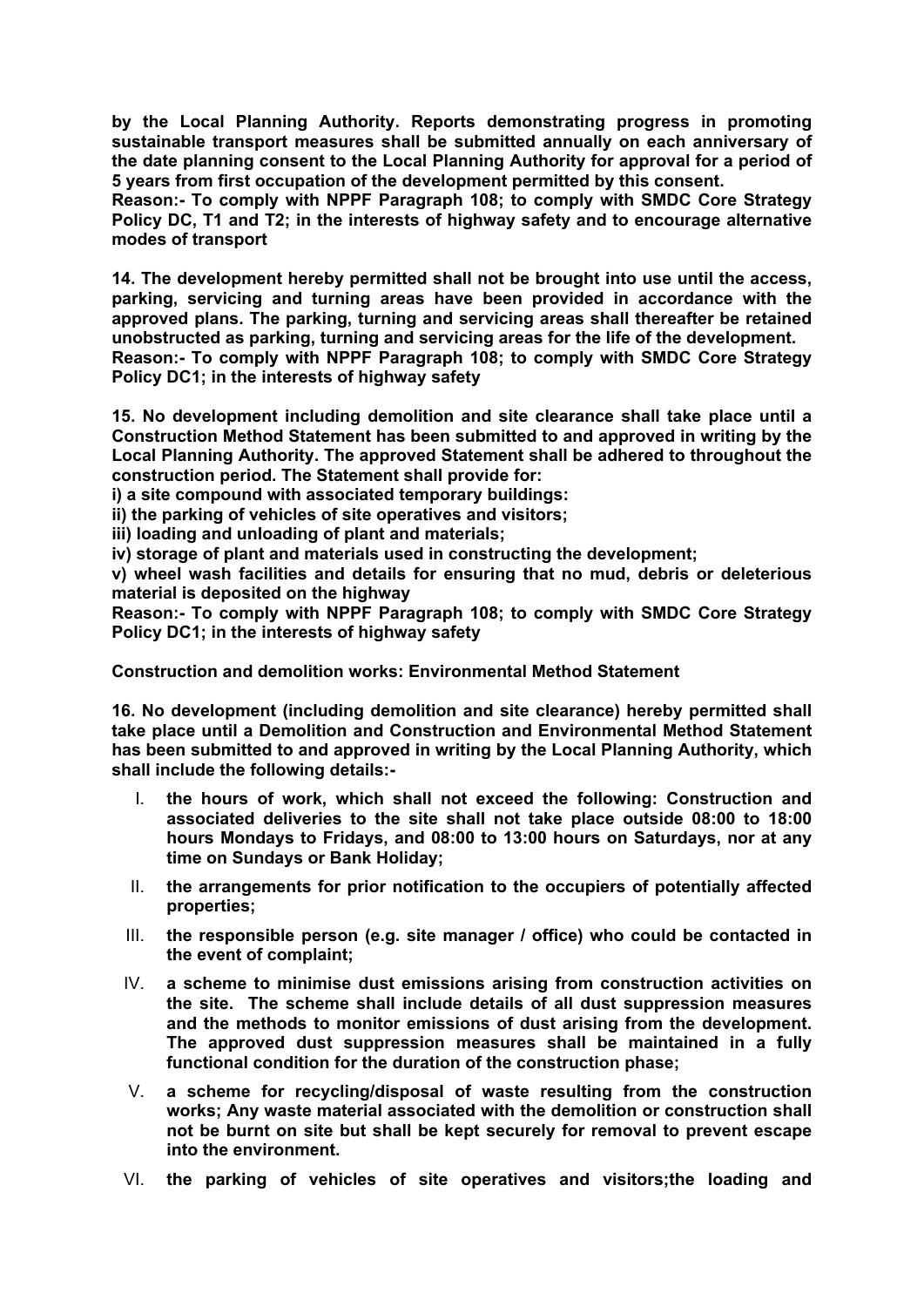**unloading of plant and materials;**

- VII. **the storage of plant and materials used in constructing the development;**
- VIII. **the erection and maintenance of security hoarding including decorative displays and facilities for public viewing, where appropriate;**
- IX. **details of measures to protect the public footpaths and amenity of users of the pubic footpaths crossing the site during the construction works.**

**All works shall be carried out in accordance with the approved details. Any alteration to this Plan shall be approved in writing by the Local Planning Authority prior to commencement of the alteration.**

**Reason: To protect the amenities of the area.**

**17. The machinery, plant or equipment including installed or operated in connection with the carrying out of this permission shall be so enclosed and/or attenuated that the noise generated by the operation of the machinery shall not increase the background noise levels during day time expressed as LA90 [1hour] (day time 07:00- 23:00 hours) and/or (b) LA90 [15 mins] during night time (night time 23:00-07:00 hours) at any adjoining noise sensitive locations or premises in separate occupation above that prevailing when the machinery is not operating. Noise measurements for the purpose of this condition shall be pursuant to BS 4142:2014. The details and location of any plant or machinery to be installed under this permission should be submitted to and approved of in writing by the Local Planning Authority.**

**Reason:- To safeguard the amenity of local residents and that of the surrounding area from noise disturbance.**

**18. Prior to any part of the development first being occupied pre-completion tests shall be carried out to verify compliance with the submitted and approved Environmental Noise Assessment prepared by Peak acoustics Report Reference NM1503193NR dated 10th April 2019. The raw data, calculations and results from the pre completion tests shall be submitted to the Local Planning Authority for its written approval before any of the units hereby approved are occupied.**

**Reason: To protect occupiers from noise and safeguard their residential amenities**

**19. There shall be no deliveries between the hours of 20.00 hours and 08.00 hours Monday to Saturday inclusive, and not between the hours of 20.00 hours and 10.00 hours on Sundays and Public or Bank Holidays.**

**Reason:- To safeguard the amenity of neighbouring residential occupiers.**

**20. The development hereby permitted including demolition and site clearance shall not take place until an intrusive site investigation and risk assessment has been completed in accordance with a scheme to be agreed by the Local Planning Authority to assess the nature and extent of any contamination on the site. The assessment and a written report of the findings shall be submitted to and agreed in writing with the Local Planning Authority prior to the commencement of the development including demolition and site clearance**

**Reason:-To ensure that the proposed development meets the requirements of the National Planning Policy Framework in that all potential risks to human health, controlled waters and wider environment are known and where necessary dealt with via remediation and or management of those risks.**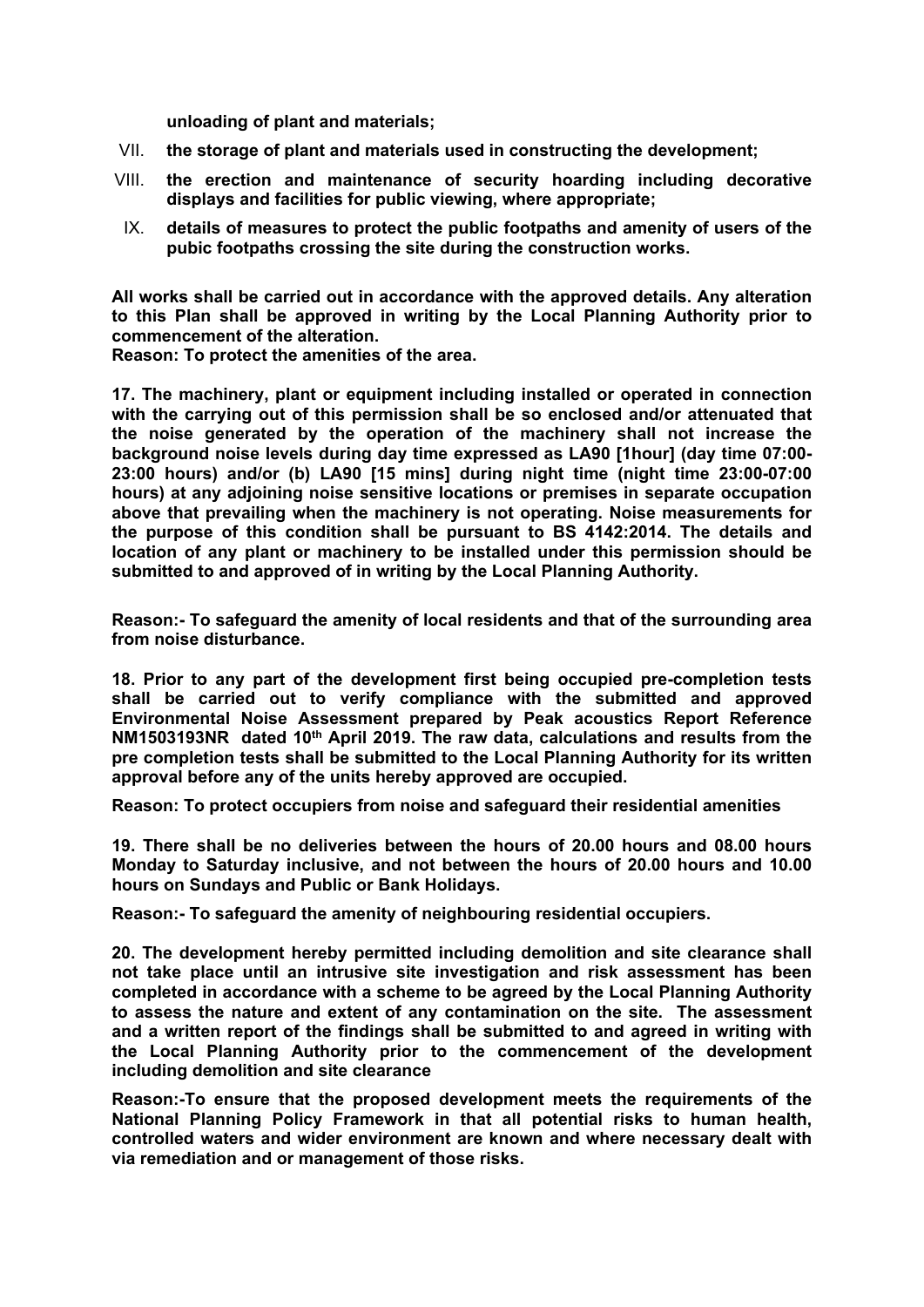### **Remediation Statement**

**21. No development hereby permitted, except for works of site clearance and demolition (not to include break up or removal of hardstanding or other excavation) shall take place until a detailed remediation strategy giving full details of the remediation measures required and how they are to be undertaken has been submitted and approved, in writing, by the Local Planning Authority. The remediation strategy shall be produced by competent persons and should include:**

- **(i) A summary of the results of the site investigation and the detailed risk assessment and options appraisal referred to in condition (X).**
- **(ii) A remediation strategy giving full details of all works to be undertaken, proposed remediation objectives and remediation criteria, timetable of works and site management procedures.**
- **(iii) A verification plan providing details of the data that will be collected in order to demonstrate that the works set out in the remediation strategy are complete and identifying any requirements for longer-term monitoring of pollutant linkages, maintenance and arrangements for contingency action.**

**The remediation scheme shall be fully implemented as approved and subsequently maintained in accordance with the timing/phasing arrangements embodied within the scheme. The strategy must ensure that the site will not qualify as contaminated land under Part 2A of the Environmental Protection Act 1990 in relation to the intended use of the land after remediation.**

**Reason:-To ensure that the proposed development meets the requirements of the National Planning Policy Framework in that all potential risks to human health, controlled waters and wider environment are known and where necessary dealt with via remediation and or management of those risks.**

#### **Verification Report**

**22. No occupation of any phase of the permitted development shall take place until a verification report demonstrating completion of works set out in the approved remediation strategy and the effectiveness of the remediation shall be submitted to and approved, in writing, by the Local Planning Authority. The report shall include results of sampling and monitoring carried out in accordance with the approved verification plan to demonstrate that the site remediation criteria have been met. It shall also include any plan (a "long-term monitoring and maintenance plan") for longer-term monitoring of pollutant linkages, maintenance and arrangements for contingency action, as identified in the verification plan. The long-term monitoring and maintenance plan shall be implemented as approved for each phase.**

**Reason:-To ensure that the proposed development meets the requirements of the National Planning Policy Framework in that all potential risks to human health, controlled waters and wider environment are known and where necessary dealt with via remediation and or management of those risks.**

#### **Unexpected Contamination**

**23. In the event that contamination is found at any time when carrying out the approved development that was not previously identified it must be reported in writing immediately to the Local Planning Authority. An investigation and risk assessment must be undertaken in accordance with the requirements of condition (X) , and where remediation is necessary a remediation scheme must be prepared in accordance with the requirements of condition (20), which is subject to the approval in writing of the Local Planning Authority. Following completion of measures**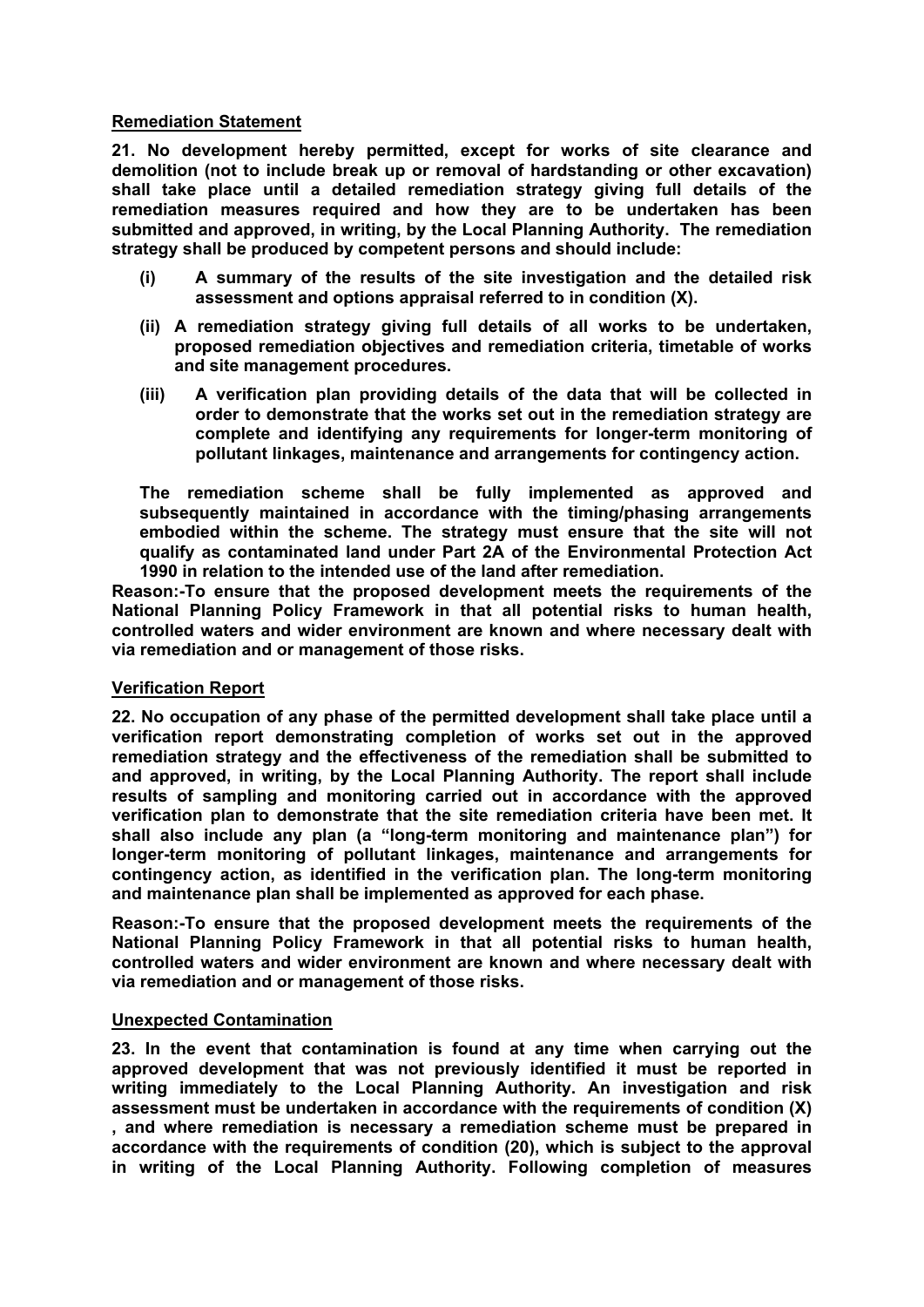**identified in the approved remediation scheme and prior to bringing the development into first use, a verification report that demonstrates the effectiveness of the remediation carried out must be produced, and is subject to the approval in writing of the Local Planning Authority.**

**Reason:-To ensure that the proposed development meets the requirements of the National Planning Policy Framework in that all potential risks to human health, controlled waters and wider environment are known and where necessary dealt with via remediation and or management of those risks.**

### **Soil Importation**

**24. No soil is to be imported to the site until it has been tested for contamination and assessed for its suitability for the proposed development; a suitable methodology for testing this material should be submitted to and agreed by the Local Planning Authority prior to the soils being imported onto site. The methodology should include the sampling frequency, testing schedules, criteria against which the analytical results will be assessed (as determined by the risk assessment) and source material information. The analysis shall then be carried out and validatory evidence submitted to and approved in writing to by the Local Planning Authority.**

**Reason:-To ensure that the proposed development meets the requirements of the National Planning Policy Framework in that all potential risks to human health, controlled waters and wider environment are known and where necessary dealt with via remediation and or management of those risks.**

### **Cooking Smells**

**25. Suitable ventilation and filtration equipment shall be installed to suppress and disperse fumes and/or smell created from cooking activities on the premises. (The equipment shall be effectively operated and maintained in accordance with manufacturer's instructions for as long as the proposed use continues). Details of the equipment shall be submitted to and approved by the Local Planning Authority in writing prior to commencement of this development. Equipment shall be installed and in full working order to the satisfaction of the Local Planning Authority prior to the commencement of use. (Any system installed must be by suitably qualified competent engineers and the canopy must meet all relevant Health and Safety requirements including the use of Gas Interlocks. The provision of a commissioning certificate issued by a Gas Safe registered engineer should be available for inspection.)**

**Reason: To ensure that unsatisfactory cooking odours outside the premises are minimised, in the interest of the amenity of occupiers of nearby properties.**

#### **Air Quality**

**26. No development above slab level shall be commenced until a scheme for the provision of electric vehicle charging points has been submitted to and agreed in writing by the Local Planning Authority. No part of the development shall be occupied until any approved electric vehicle charging infrastructure associated with the development has been installed.**

**Reason:- To protect the local residents from air pollution and breaches in local air quality objectives for Nitrogen dioxide**

**In the event of any changes being needed to the wording of the Committee's decision (such as to delete, vary or add conditions/informatives/planning obligations or reasons for approval/refusal), prior to the decision being issued the 'Head of**